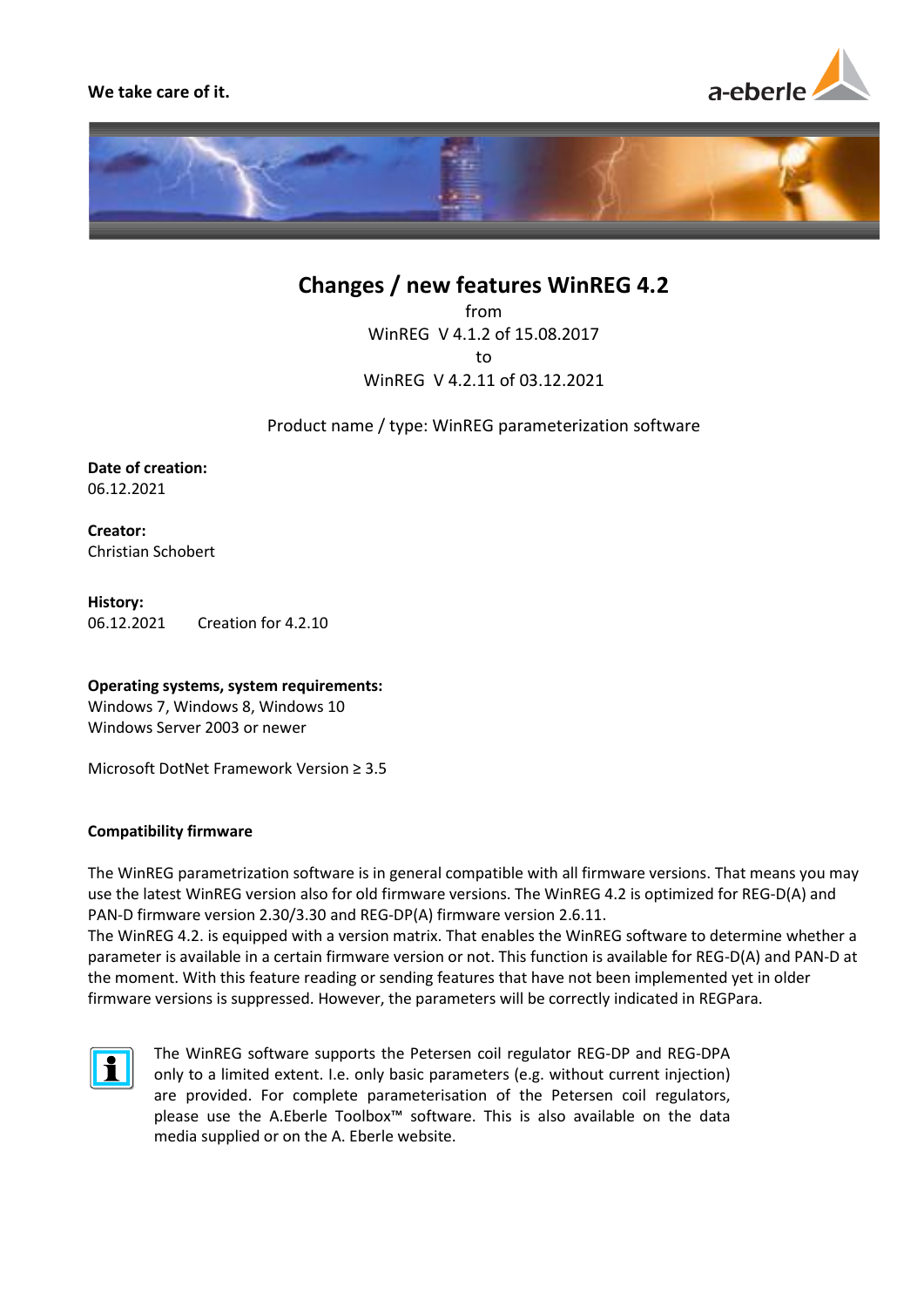

## **New features**

## **General:**

+ French language

The WinREG has been extended by the French language. The selection of the language is still done in the menu Options\Language or with the F9 key.

+ Adjustment of permissions and storage locations

With some versions of Windows 10 (e.g. Enterprise Edition), problems can occur with connection management and saving the contents of the terminal window. This has been counteracted by adjusting the permissions of the software (done during installation).

Furthermore, the storage location for the ini-file of the terminal and for saving the connections has been adjusted.

+ Basic setting for the communication timeout increased to 10s.

+ Bug fixing: When opening a desktop file, the connections for the terminal were not found. Now ok.

+ In rare cases, it can happen that the user directory of the WinREG is reported as not existing by the operating system. For this case, the directory is now always created. If the directory already exists, the creation is skipped without error message or abort.

+ For A. Eberle units with built-in USB, "a-eberle" is now also allowed in addition to the identification string "a.eberle". This string is already set during production and cannot be changed.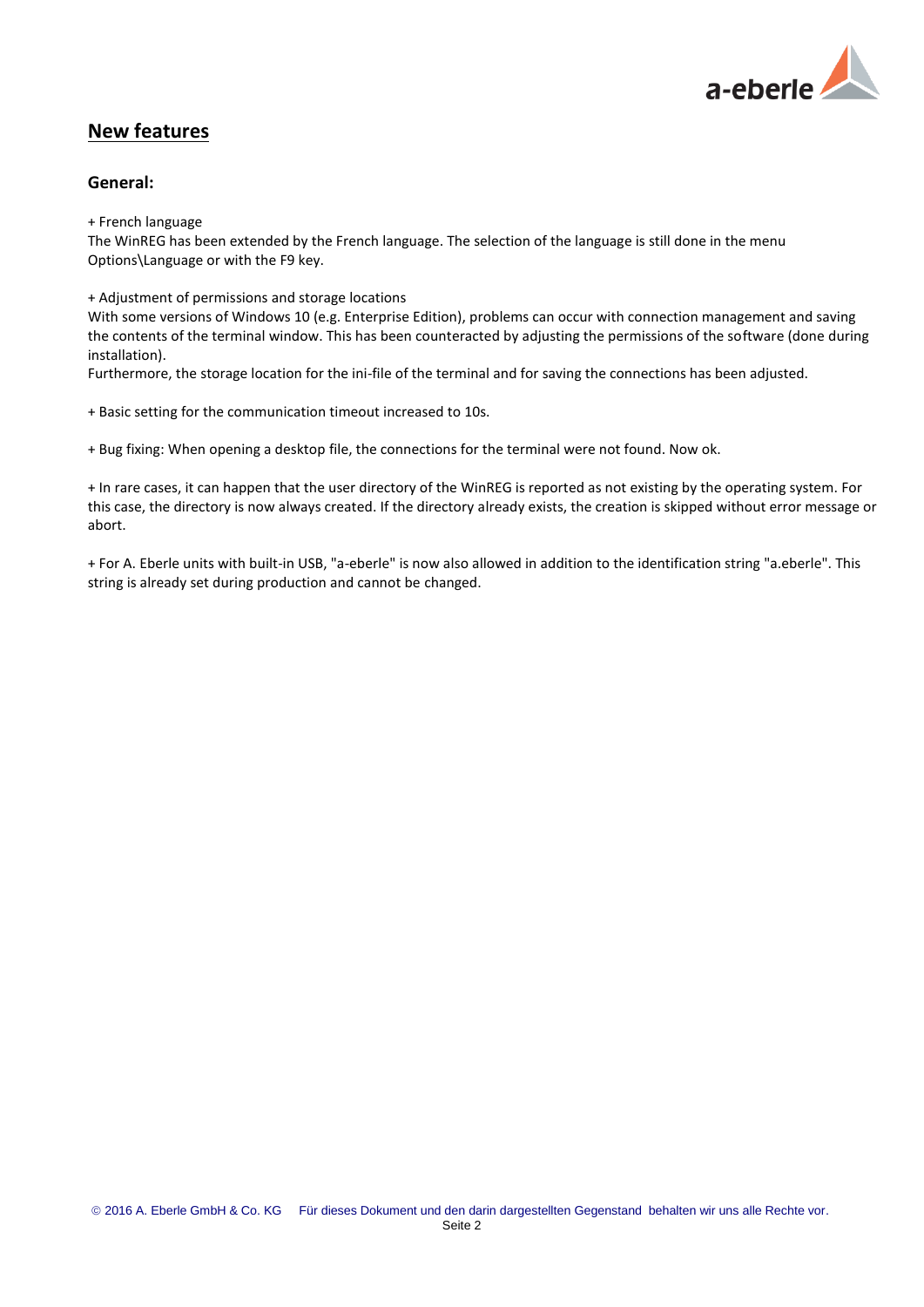

### **REGPara:**

+ Extended setpoint settings

An additional window "Adv. Settings" has been added to the basic values for the additional settings of the setpoints.

+ Troubleshooting Nominal Power with parallel program dIsin(Phi)[S] The parameter nominal power was not sent to the controller. Now ok.

+ Troubleshooting Number of LEDs of REG-DA

With the REG-DA, only the LEDs 1..7 (as with the REG-D) were displayed. However, the assignment of all 12 LEDs was saved correctly in the parameter file. The display is now ok.

#### + UDM User variables added

In the WinREG, user variables from the UDM (User Defined Menu, extended background program for devices with feature S2) can now be used in addition to the user variables of the background program. This makes it possible to set an almost unlimited number of customized parameters. The parameters themselves as well as their value range etc. are defined in the UDM. WinREG reads them out and saves them. The corresponding value of the parameter can be changed and sent back to the unit. Some preliminary versions of the WinREG has had an issue with the input of decimal numbers when using certain regional settings (e.g. Lithuanian) on windows. This is fixed in WinREG 4.2.11.

+ Dialogue for differences in software features

When sending parameters, WinREG now indicates possible differences in the software features. For this purpose, a new dialogue was built which displays the active features in the parameter set and in the target device next to each other.

+ For the user variables of the background program, only the values (variable urat) are now transmitted to the device. Previously, the description, the min. and max. values as well as the unit were also written back to the unit.

+ The number of decimal places in the WinREG has been extended up to seven decimal places. This affects the following parameters in REG-D(A):

Bandwidth, Undervoltage, Overvoltage, Inhibit high, High Speed Switching Bwd and Fwd, Inhibit low, the Setpoints incl. Lower limit, Upper Limit, Base setpoint, 100% value, Gradient(I), Limitation (I), Undercurrent and Overcurrent, LDC parameters, Actual value correction and the Ratio of the VTs and CTs.

For the PAN-D, the following parameters are affected:

Inhibit high, <U1, >U2, <<U3, >>U4 and the Actual value correction.

+ Files with the line ending LF instead of CRLF are now also supported when sending background programs and udm-files.

+ Extended functions and update of parameters for the latest REGSys™ firmware versions 2.30 and 3.30. REG-D(A)

| ٠         | System                         | Additional serial interface COM 5.                                                           |
|-----------|--------------------------------|----------------------------------------------------------------------------------------------|
|           |                                | Features extended by the feature Sysctrl3                                                    |
| $\bullet$ | Basic values                   | Advanced settings for setpoints                                                              |
|           |                                | - Number of setpoints                                                                        |
|           |                                | - Basic setpoint                                                                             |
|           |                                | - Setpoint lower limit                                                                       |
|           |                                | - Setpoint upper limit                                                                       |
|           |                                | - Base activation                                                                            |
| ٠         | Current influence              | The value range of R and X in the LDC program has been extended to $\pm$ 100 $\Omega$ .      |
| ٠         | Parallel operation             | The value range of the parameter "Maximum step difference" has been extended                 |
|           |                                | from 6 to 128.                                                                               |
| $\bullet$ | Analogue I/O                   | The differentiation between Big and Little Endian when using virtual analogue                |
|           |                                | analogue channels with MODBUS has been dropped. Now the address range for the data           |
|           |                                | is 065535.                                                                                   |
| $\bullet$ | <b>REG-L</b>                   | UDM User variables (see above)                                                               |
|           | Logbook mask                   | Extension of the logbook masks (parameter changes, events TM, new system events)             |
| $\bullet$ | Expert param.                  | Extension of the measuring channel assignment to eight channels (Phi2 and f2 are new)        |
|           | © 2016 A. Eberle GmbH & Co. KG | Für dieses Dokument und den darin dargestellten Gegenstand behalten wir uns alle Rechte vor. |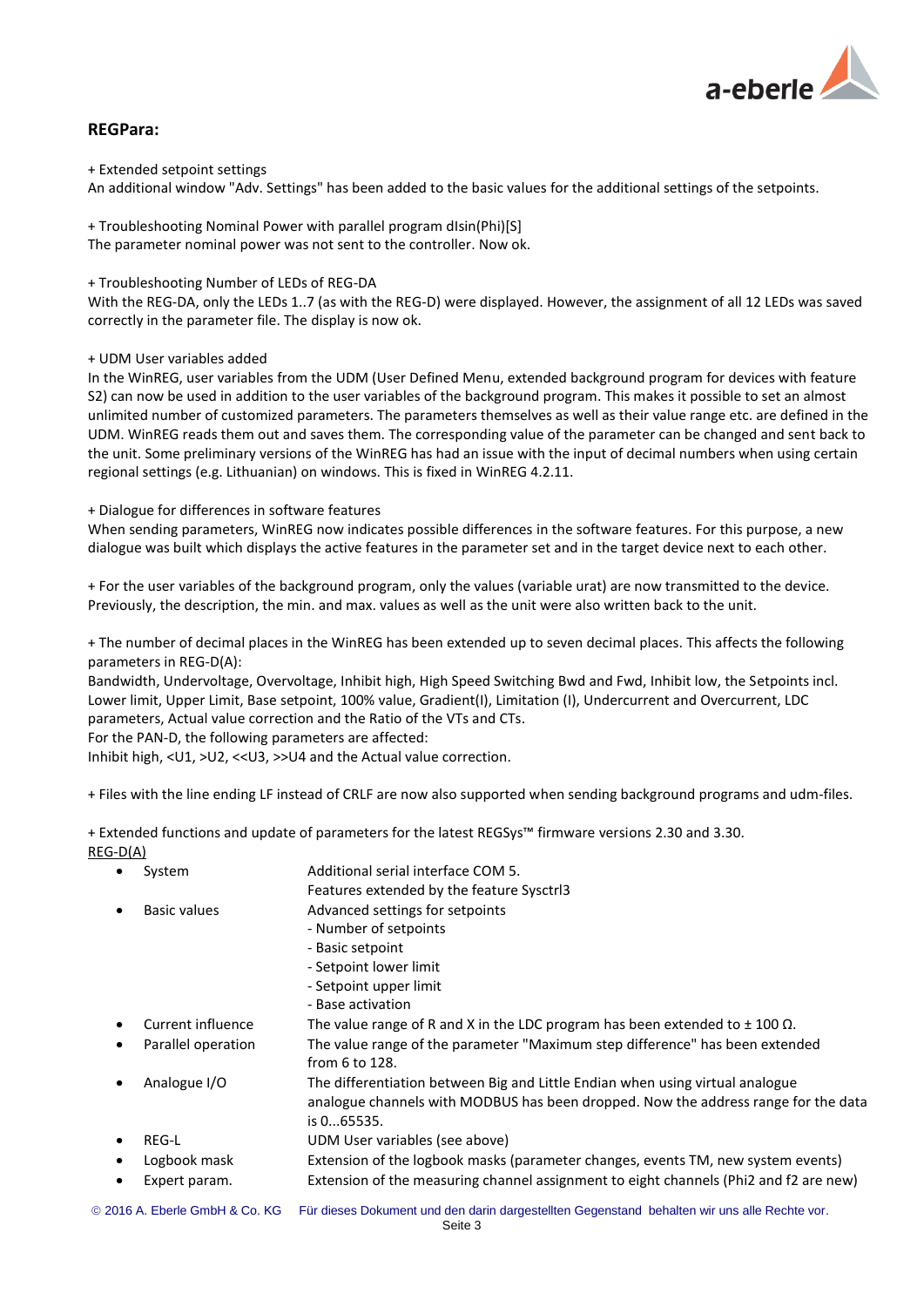

#### PAN-D

- Functions Inverse tap changer with relay exchange
- Observation of the extended range for Inhibit high with the corresponding hardware.

+ The conversion of the analogue channel scaling from factor and offset to point input (POP2) was revised, as there was a calculation error there.

+ Error correction when reading out the background program of the REG-DP. The background program was read out and saved, but not displayed directly after reading out.

+ Bug fixing for the number of binary inputs of the REG-D™. For firmware versions 1.99 to 2.10, a number of 16 instead of 32 binary inputs was applied.

+ The description strings for the Master-Follower operation have been extended to the effect that they may be empty. Previously, WinREG did not accept empty strings.

+ Troubleshooting for the "Language" parameter

When reading out from the unit, German was also displayed for the language setting German. For all other languages, however, English was displayed. Now the language actually set on the unit is displayed.

+ Troubleshooting for the EventApps

Reading out the EventApps did not work correctly. The value -1 (inactive) was always displayed. Now ok.

+ Troubleshooting in the comparison dialogue

In the comparison dialogue when sending parameters, the values R and X for the LDC procedure were displayed interchanged. I.e. the labelling of the two parameters was mixed up. Now ok.

+ Troubleshooting when sending parameters of the REG-DP(A) When sending parameters of the REG-DP, a runtime error 13 may occur. Now ok.

+ Service information area (ReadOnly) of the parameter file extended by some RBAC (Role Based Access Control) parameters.

+ Inclusion of the parameters Daylight Saving Time Rules, Characteristics and Eventapp in the CSV export. Correction of the output to the CSV. Up to now, the parameters converted for the display and not the real parameters of the unit were output there.

+ Error correction in the global MODBUS parameters for the MODBUS function for the analogue channels with regard to the readout of baud rate and parity.

+ MODBUS parameters included in the printout

+ Correction at CSV import regarding the analogue channels

+ Before sending the settings for COM2, the feature COM2Fix is now checked. If it is set, the settings are not sent.

+ Extension of the address range for the MODBUS function of the analogue channels to 0..65535. Switching between Little and Big Endian via the address is no longer necessary.

+ Baud rate 76800 removed for REG-D(A) and PAN-D.

+ If the WinREG 4.1 is used on an English Windows the parameter "Block high speed switching" was not correctly shown. The parameter is read and saved correctly but the indication in the REGPara is wrong if the parameter is active. Now it's ok.

+ The WinREG 4.1 is not able to transfer the BAFUs (binary output functions) correctly to devices with the according legacy firmware version (e.g. 2.07). Now it's working.

2016 A. Eberle GmbH & Co. KG Für dieses Dokument und den darin dargestellten Gegenstand behalten wir uns alle Rechte vor.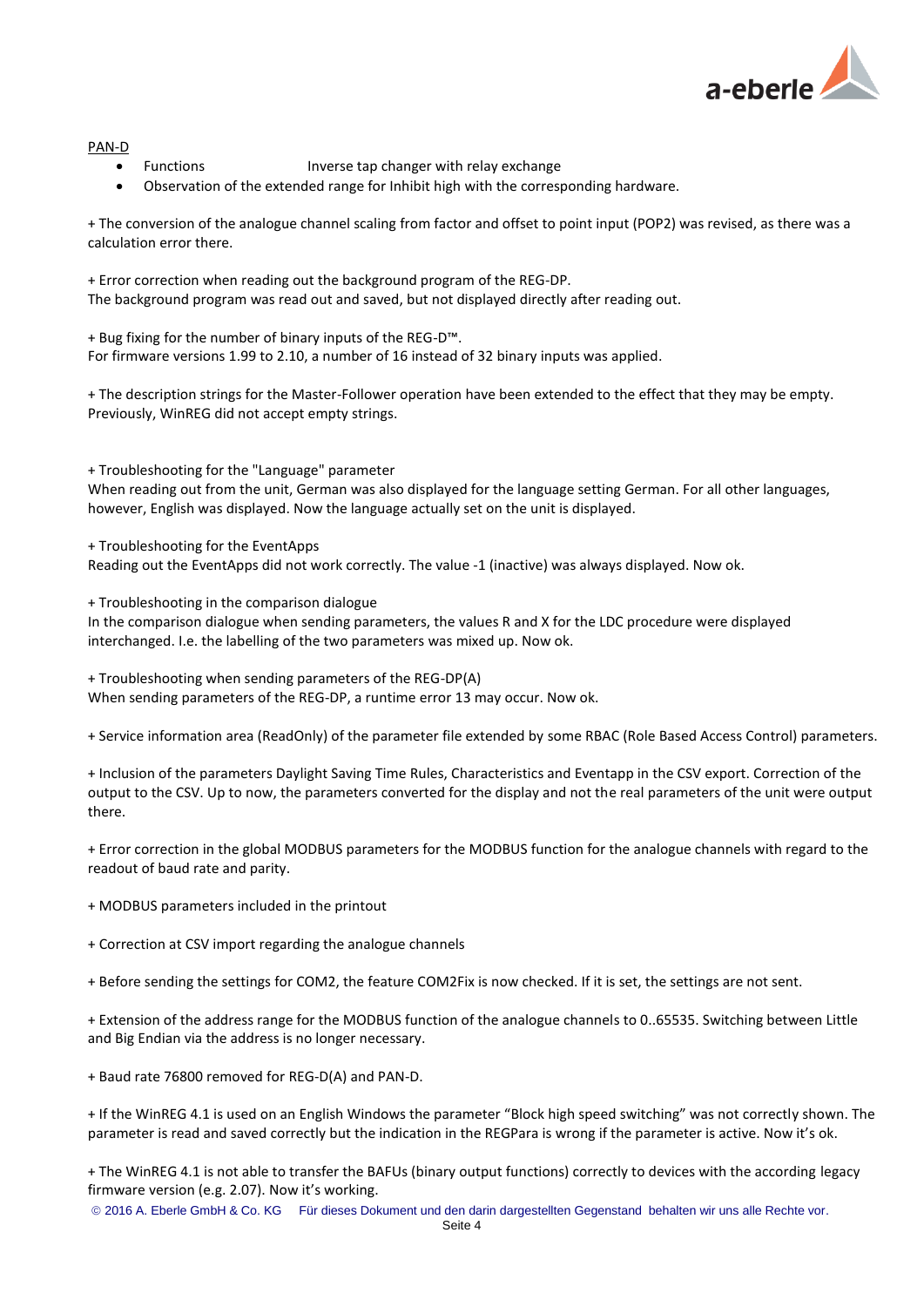

+ The software feature sysctrl exists since the firmware version 1.91. In the WinREG version matrix it was mentioned with firmware 2.00. That means that on some legacy firmware verions (e.g. 1.99) the feature cannot be set via WinREG. Now ok.

## **Service:**

+ The menu item "User Management (COM)" now contains a note that COM2 must be excluded from password protection when using a scada interface card!

+ In the item Background program, REG-L and UDM files can now also be opened and sent when it contains LF instead of CRLF as the line end.

+ New texts have been added to the REG-DP logbook.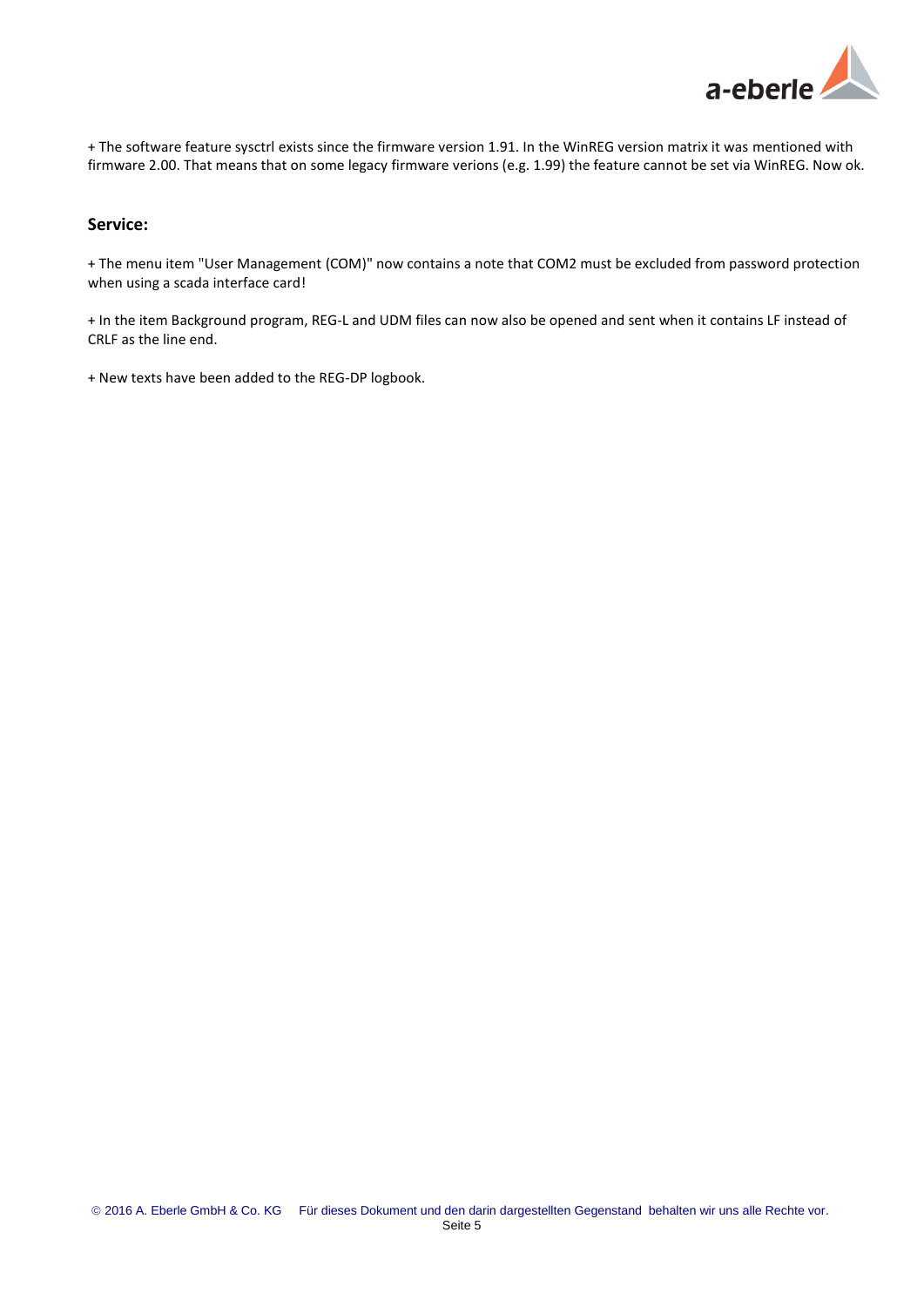

## **Panel:**

+ View of analogue channels now switchable between mA and scaled measured value.

In the extended view of the panel with additional inputs and outputs, it is now possible to select whether the scaled measured value or directly the mA signal is to be displayed when viewing the analogue channels.

| $\sqrt{2}$                                 |                                                                                         | <b>Relais</b>                                                                                                                                          | Eingänge                  |   | BIN-D. Adr 1     | BIN-D. Adr 1. LED | Analogkanale          | ANA-D, Adr 7             |
|--------------------------------------------|-----------------------------------------------------------------------------------------|--------------------------------------------------------------------------------------------------------------------------------------------------------|---------------------------|---|------------------|-------------------|-----------------------|--------------------------|
| <b>REG-D</b>                               | a-eberle                                                                                | <b>up</b>                                                                                                                                              | $(1)$ Up                  | ٠ | $(17) - PG_S C1$ | $(8)$ PROG        | 0,00 SRT<br>$(1)$ ANA | $0.01$ LOP<br>$(7)$ ANA  |
| $B:REG-D$<br>Status                        | 11:54:20                                                                                | down                                                                                                                                                   | (2) Down                  | a | $(18)$ prio $1$  | $(9)$ PROG        | 0.00<br>$(2)$ ANA     | 0.01<br>$(8)$ ANA        |
| Regulator Mode MANUAL                      | <b>F1</b>                                                                               | $<$ U                                                                                                                                                  | (3) Inh.Low               |   | (19) PG_SC1      | (10) PROG         | 0.00<br>$(3)$ ANA     | 0.00<br>$(9)$ ANA        |
|                                            |                                                                                         | >U+ <u< td=""><td>(4) Quick</td><td></td><td>(20) LocalPos</td><td>(11) PROG</td><td>0.00<br/><math>(4)</math> ANA</td><td>0.00<br/>(10) ANA</td></u<> | (4) Quick                 |   | (20) LocalPos    | (11) PROG         | 0.00<br>$(4)$ ANA     | 0.00<br>(10) ANA         |
| Q-SetPoint                                 | F <sub>2</sub>                                                                          | Remote                                                                                                                                                 | (5) [Auto]                |   | (21) OFF         | (12) PROG         | 0,00<br>$(5)$ ANA     | 0,00<br>$(11)$ ANA       |
| Act.Value                                  | $\begin{smallmatrix} 0.8 & 7 \\ 8.8 & 0.01 \\ 9.8 & 9.01 \\ 2.20 & 7 \end{smallmatrix}$ | prio1                                                                                                                                                  | (6) [Manual]              |   | (22) OFF         | (13) PROG         | 0.00<br>$(6)$ ANA     | 0.00<br>(12) ANA         |
| Bandwidth<br>Priority                      | F <sub>3</sub>                                                                          | prio2                                                                                                                                                  | $(7) - PG$ <sub>_CB</sub> |   | (23) OFF         | (14) PROG         |                       | 0.01<br>(13) ANA         |
| TaP-Changer Pos                            | ø                                                                                       | OFF                                                                                                                                                    | (8) PG_CB                 |   | (24) OFF         | (15) PROG         |                       | $0.00$ END<br>$(14)$ ANA |
| Parallel                                   | F <sub>4</sub>                                                                          | <b>OFF</b>                                                                                                                                             | (9) TC.i.Op               |   | (25) OFF         | (16) Test_16      |                       |                          |
| $-107$<br><b>Ublock</b><br>ø               | $+107$                                                                                  |                                                                                                                                                        | $(10)$ -LR LR             |   | (26) OFF         | (17) PROG         |                       |                          |
| TC.i.Op                                    | $\cdots$<br>F <sub>5</sub>                                                              |                                                                                                                                                        | $(11)$ BCD1               |   | (27) OFF         | (18) PROG         |                       |                          |
| INHIBIT LOW                                |                                                                                         |                                                                                                                                                        | (12) BCD2                 |   | (28) OFF         | (19) PROG         |                       |                          |
|                                            |                                                                                         |                                                                                                                                                        | (13) BCD4                 |   | (29) OFF         | (20) PROG         |                       |                          |
| local<br>Ō<br>$\bigcirc$<br>Auto<br>remote | Esc<br><b>Menu</b>                                                                      |                                                                                                                                                        | (14) BCD8                 |   | (30) OFF         | (21) PROG         |                       |                          |
|                                            |                                                                                         |                                                                                                                                                        | (15) BCD10                |   | (31) OFF         | (22) PROG         |                       |                          |
| ₩                                          | ↵                                                                                       |                                                                                                                                                        | (16) BCD20                |   | (32) OFF         | (23) PROG         |                       |                          |
|                                            |                                                                                         |                                                                                                                                                        |                           |   |                  |                   |                       |                          |
|                                            |                                                                                         |                                                                                                                                                        |                           |   |                  |                   |                       |                          |

| -Timeouts                                                                           |           | Panel Settings-                                  |                                |  |
|-------------------------------------------------------------------------------------|-----------|--------------------------------------------------|--------------------------------|--|
| Time between send and receive (timeout)                                             | lls.<br>s | <b>View after Start</b>                          | Show I/O                       |  |
|                                                                                     |           | 6 Standard                                       | $\overline{\mathsf{v}}$ Inputs |  |
| HRServer's attendance time until self<br>termination, if there are no more requests | 300<br>s  | C Transformer-Monitor                            | $\nabla$ Relays                |  |
|                                                                                     |           | C Standard with I/O                              | Analogue I/O                   |  |
| Time, after a modem dial is regarded as<br>abandoned. Interval 10s  240s, 45s       | 45<br>s   |                                                  | Show mA Values                 |  |
| recommended                                                                         |           | $\overline{V}$ LEDs                              |                                |  |
| Manage Connections public                                                           |           | $\bigcirc$ None<br>C Receive<br>Send and Receive | □ Send UDM in Hex mode         |  |

+ Panel view for PQI-D(A) units in UU (8xU) version

The panel view for PQ units (PQI-D and PQI-DA) has been extended for units with eight voltage measurement inputs (UU).

+ Error correction for the PAN-D panel

The display view of the PAN-D panel was not available. Now ok again.

+ PAN-D view with inputs/outputs

The panel of the PAN-D now also offers the possibility to display inputs and outputs.

+ Correction of a display problem with the PAN-D when the display with inputs/outputs is activated and only the inputs are displayed. In this case, the display of the binary inputs was slipped into the wrong area.